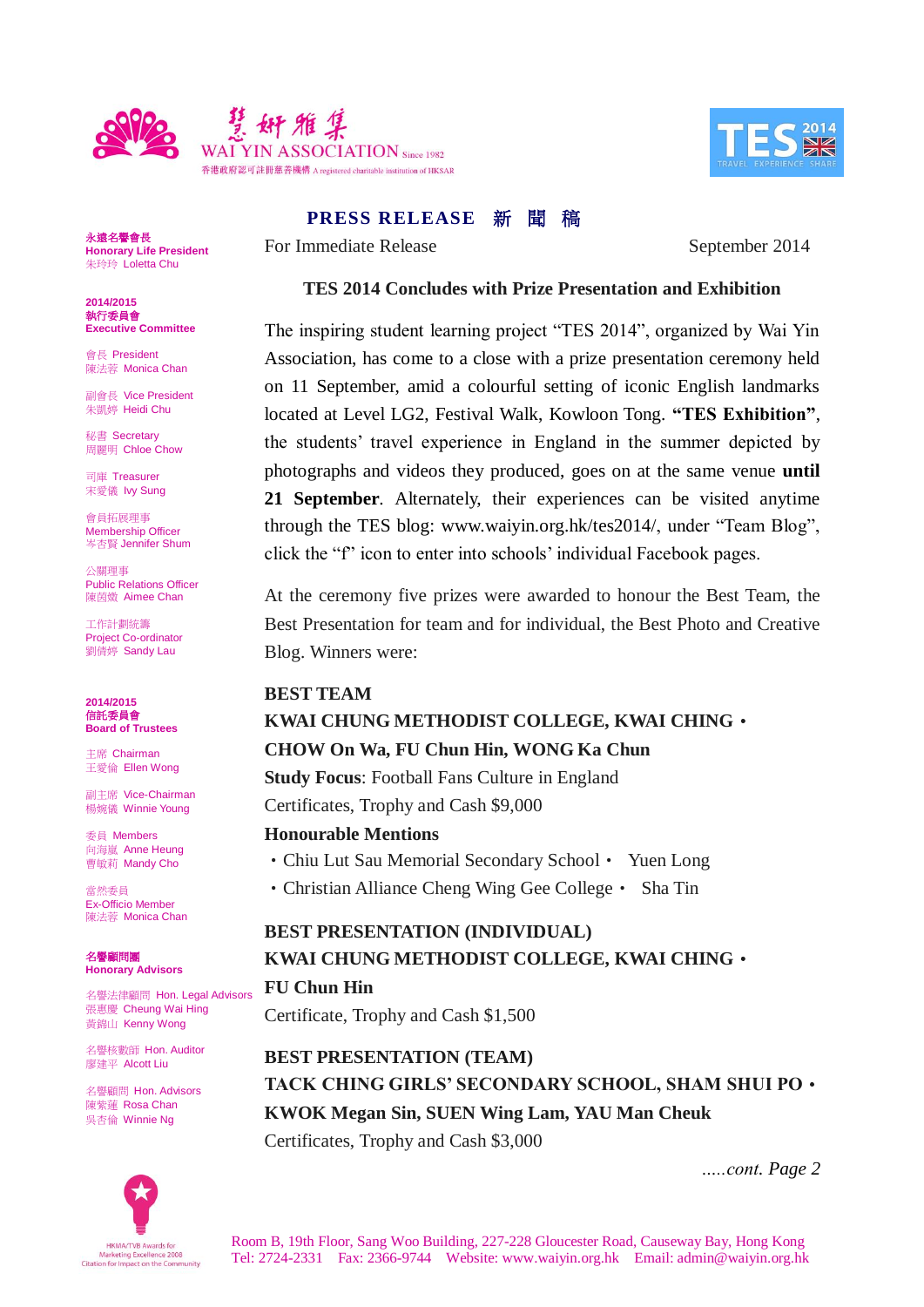# **CREATIVE BLOG KWAI CHUNG METHODIST COLLEGE, KWAI CHING**‧ **CHOW On Wa, FU Chun Hin, WONG Ka Chun**

Certificates, Trophy and Cash \$4,500

## **Honourable Mentions**

- ‧Chiu Lut Sau Memorial Secondary School, Yuen Long
- ‧Tack Ching Girls' Secondary School, Sham Shui Po
- ‧True Light Middle School of Hong Kong, Tai Hang

## **BEST PHOTO**



**ST. MARK'S SCHOOL, SHAU KEI WAN**‧ **WONG Hiu Yue – "A playing life, a living play"** Certificate, Trophy and Cash \$1,500 **Judges' Comments** Bold use of monochrome. Highlights the silhouette and breathes life into the statue, resulting in a dramatic and

### **Honourable Mentions**

- Christian Alliance Cheng Wing Gee College, Sha Tin TANG Lok Yin
- ‧St. Mark's School, Shau Kei Wan‧CHAN Wing Hei
- Ying Wa Girls' School, Sham Shui Po SIU Wing Man

Award presenting guests were Mr. Kenny Wong, Chairman, Intellectual Property Committee, Law Society of Hong Kong / External Examiner & Adjunct Associate Professor, University of Hong Kong; Ms Sandra Cheng, General Manager, Mapletree Greater China Property Management Limited; Mr. Joseph Fung, Programme Coordinator and Lecturer, PGD in Photography, SPACE, University of Hong Kong; Mr. Wilson Yuen, Founder & Director, TFI Digital Media Limited; Mrs. Eleanor Morris, Social Ettiquette Advisor; Wai Yin Association's Ms Ellen Wong (Chairman, Board of Trustees), Ms Monica Chan (President, Executive Committee 2014/2015), Ms Hoyan Mok (Former President), Ms Jacqueline Lam (Chief Judge, Creative Blog Award), and Ms Loletta Chu (Project Head, TES 2014).

distinctively British image.

*…..cont. Page 3*